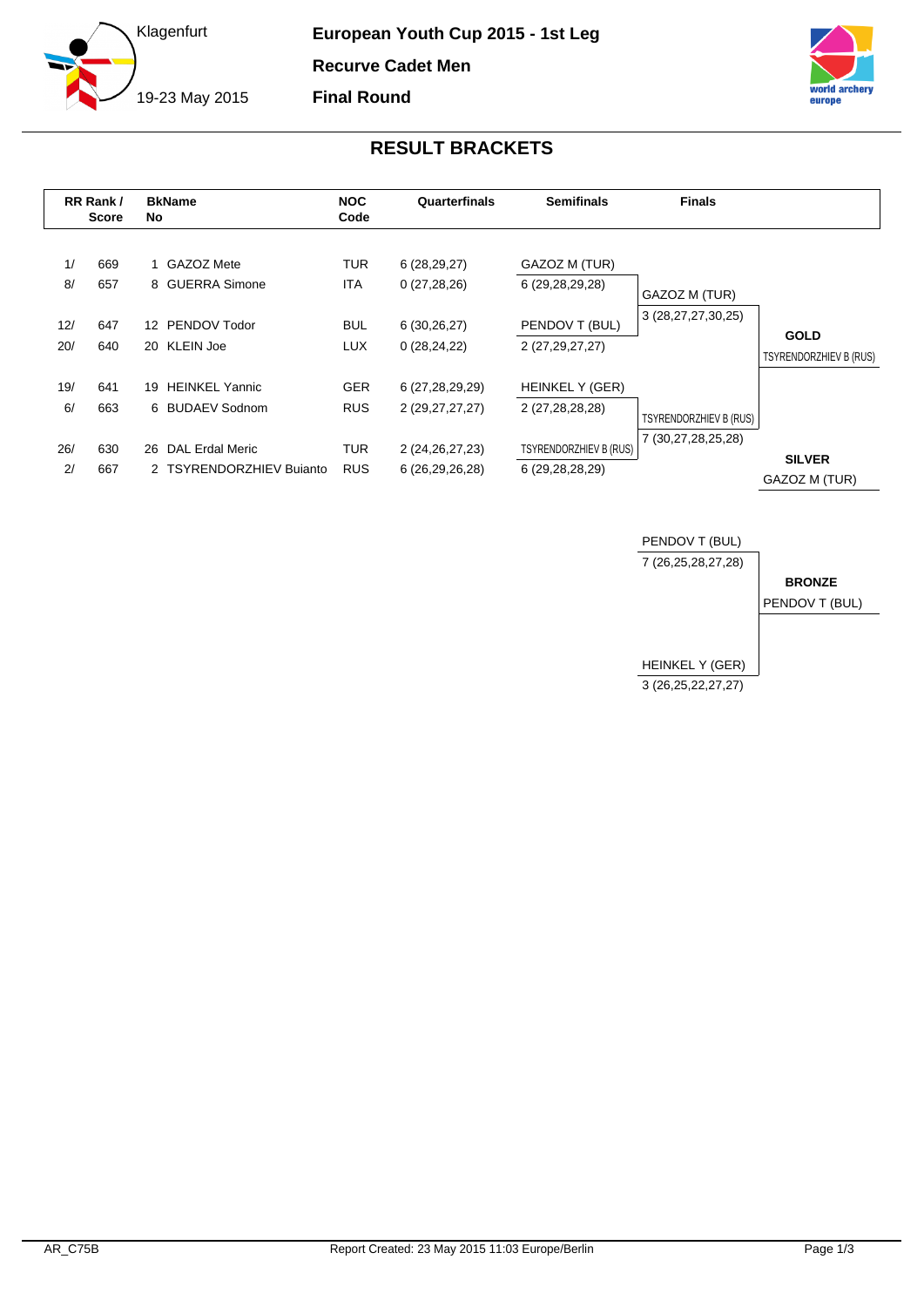



## **RESULT BRACKETS**

|     | RR Rank/<br><b>Score</b> | No | <b>BkName</b>                            | <b>NOC</b><br>Code | 1/24<br>Elimin. Round  | $1/16$<br>Elimin. Round                         | 1/8<br>Elimin. Round                    | Quarterfinals                  |
|-----|--------------------------|----|------------------------------------------|--------------------|------------------------|-------------------------------------------------|-----------------------------------------|--------------------------------|
|     |                          |    |                                          |                    |                        |                                                 |                                         |                                |
| 1/  | 669                      |    | 1 GAZOZ Mete                             | <b>TUR</b>         |                        | GAZOZ M (TUR)                                   |                                         |                                |
|     |                          |    | pre-seeded in 1/16th                     |                    |                        | 6 (27,28,28)                                    |                                         |                                |
|     |                          |    |                                          |                    |                        |                                                 | GAZOZ M (TUR)<br>6 (28, 28, 27, 28, 29) |                                |
| 33/ | 574                      |    | 33 RABSKI Szymon                         | POL                | 6 T.9 (20,26,25,23,26) | RABSKI S (POL)                                  |                                         |                                |
| 32/ | 593                      |    | 32 PEDERSEN Jonathan                     | <b>DEN</b>         | 5 T.7 (16,26,29,26,24) | 0(23,25,25)                                     |                                         | GAZOZ M (TUR)                  |
| 17/ | 643                      |    | 17 GOLOVKO Marko                         | <b>UKR</b>         |                        | <b>GOLOVKO M (UKR)</b>                          |                                         | 6 (28,29,27)                   |
|     |                          |    | -Bye-                                    |                    |                        | 6(27, 28, 27)                                   |                                         |                                |
|     |                          |    |                                          |                    |                        |                                                 | GOLOVKO M (UKR)                         |                                |
|     |                          |    | -Bye-                                    |                    |                        | KOZHOKAR I (UKR)                                | 4 (27,27,29,29,28)                      |                                |
| 16/ | 645                      |    | 16 KOZHOKAR Ivan                         | <b>UKR</b>         |                        | 0(25, 24, 25)                                   |                                         |                                |
|     |                          |    |                                          |                    |                        |                                                 |                                         |                                |
| 9/  | 656                      |    | 9 STARZYCKI Piotr                        | POL                |                        | STARZYCKI P (POL)                               |                                         |                                |
|     |                          |    | -Bye-                                    |                    |                        | 7 (29,25,26,25,26)                              | STARZYCKI P (POL)                       |                                |
|     |                          |    | -Bye-                                    |                    |                        | MUSIIAKA I (UKR)                                | 1 (30,25,26,25)                         |                                |
| 24/ | 633                      |    | 24 MUSIIAKA Ivan                         | <b>UKR</b>         |                        | 3 (25,27,24,25,24)                              |                                         |                                |
|     |                          |    |                                          |                    |                        |                                                 |                                         | <b>GUERRA S (ITA)</b>          |
| 25/ | 632                      |    | 25 LAPENNA Nicolo                        | <b>ITA</b>         |                        | LAPENNA N (ITA)                                 |                                         | 0(27, 28, 26)                  |
|     |                          |    | -Bye-                                    |                    |                        | 4 (29, 29, 21, 26, 26)                          | <b>GUERRA S (ITA)</b>                   |                                |
|     |                          |    |                                          |                    |                        |                                                 | 7 (30,26,30,29)                         |                                |
| 8/  | 657                      |    | pre-seeded in 1/16th<br>8 GUERRA Simone  | <b>ITA</b>         |                        | <b>GUERRA S (ITA)</b><br>6 (23, 27, 28, 27, 28) |                                         |                                |
|     |                          |    |                                          |                    |                        |                                                 |                                         |                                |
| 5/  | 664                      |    | 5 BILLOUE Florian                        | <b>FRA</b>         |                        | <b>BILLOUE F (FRA)</b>                          |                                         |                                |
|     |                          |    | pre-seeded in 1/16th                     |                    |                        | 7 (26,26,29,28)                                 | <b>BILLOUE F (FRA)</b>                  |                                |
|     |                          |    |                                          |                    |                        |                                                 | 4 (29, 28, 27, 28, 27)                  |                                |
| 37/ | 470                      |    | 37 ZIKA Alexander                        | AUT                | 0(19,26,19)            | VYNOHRADOV A (UKR)                              |                                         |                                |
| 28/ | 619                      |    | 28 VYNOHRADOV Artem                      | <b>UKR</b>         | 6(27, 28, 24)          | 1 (26,25,24,22)                                 |                                         | PENDOV T (BUL)                 |
| 21/ | 640                      |    | 21 CHOCHOLA Vojtech                      | CZE                |                        | CHOCHOLA V (CZE)                                |                                         | 6 (30,26,27)                   |
|     |                          |    | -Bye-                                    |                    |                        | 5 T.8 (27,29,28,27,26)                          |                                         |                                |
|     |                          |    |                                          |                    |                        |                                                 | PENDOV T (BUL)                          |                                |
|     |                          |    | -Bye-                                    |                    |                        | PENDOV T (BUL)                                  | 6 (28,26,29,29,28)                      |                                |
| 12/ | 647                      |    | 12 PENDOV Todor                          | <b>BUL</b>         |                        | 6 T.9 (27,26,29,26,29)                          |                                         |                                |
|     |                          |    |                                          |                    |                        |                                                 |                                         |                                |
| 13/ | 647                      |    | 13 REMAR Alen                            | CRO                |                        | <b>REMAR A (CRO)</b><br>0(24,23)                |                                         |                                |
|     |                          |    | -Bye-                                    |                    |                        |                                                 | KLEIN J (LUX)                           |                                |
|     |                          |    | -Bye-                                    |                    |                        | KLEIN J (LUX)                                   | 6 (28,27,23,28)                         |                                |
| 20/ | 640                      |    | 20 KLEIN Joe                             | LUX                |                        | 6 (23,27,28)                                    |                                         |                                |
|     |                          |    |                                          |                    |                        |                                                 |                                         | KLEIN J (LUX)<br>0(28, 24, 22) |
| 29/ | 613                      |    | 29 ZMELIK Ales                           | CZE                | 7 (23, 24, 28, 25)     | ZMELIK A (CZE)                                  |                                         |                                |
| 36/ | 524                      |    | 36 SCHWEIGHOFER Julian                   | AUT                | 1 (21, 23, 28, 23)     | 6 T.10 (26,29,26,27,23)                         | ZMELIK A (CZE)                          |                                |
|     |                          |    |                                          |                    |                        | <b>IRDYNEEV E (RUS)</b>                         | 2 (26,26,25,26)                         |                                |
| 4/  | 665                      |    | pre-seeded in 1/16th<br>4 IRDYNEEV Erdem | <b>RUS</b>         |                        | 5 T.9 (28,28,26,26,26)                          |                                         |                                |
|     |                          |    |                                          |                    |                        |                                                 |                                         |                                |